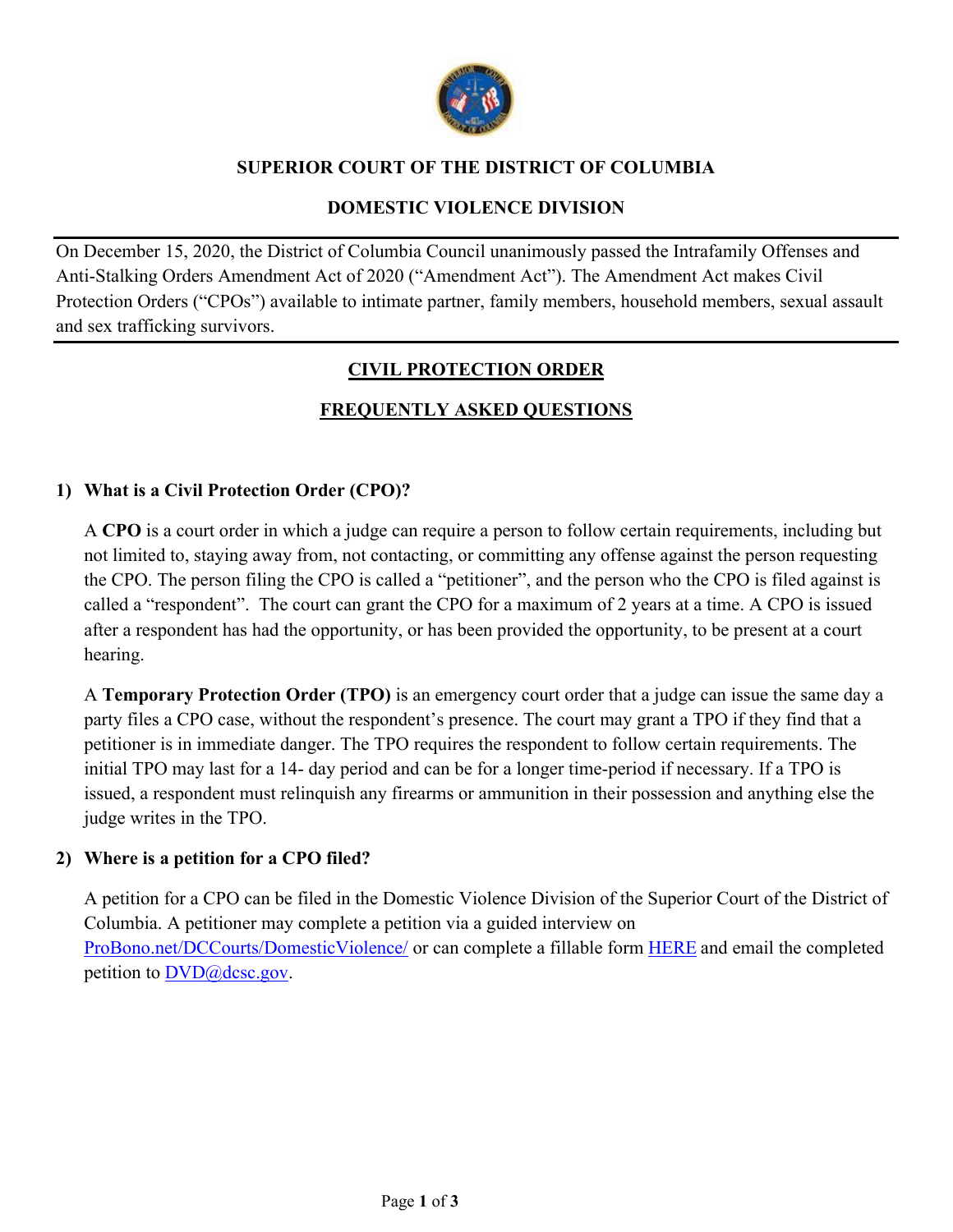## **3) Who can file for a CPO?**

A petition for a CPO can be filed by a petitioner who is related to a respondent by:

- Blood:
- Adoption;
- Legal custody;
- Marriage;
- Having a child in common;
- Being the child of an intimate partner;
- Domestic Partnership;
- Sharing a residence within the past year and maintaining a close relationship; or
- Being, having been, or a Respondent seeking to be in a romantic, dating, or sexual relationship.

A petition for a CPO can be filed by a petitioner who alleges experiencing a crime by a respondent including:

- Sexual assault:
- Sex trafficking of children; or
- Trafficking in labor or commercial sex acts.

## **4) How does someone request a CPO to protect a minor child?**

The process to file for or obtain a CPO for a minor child depends on the child's age, relationship to the other party, and type of offense they allege.

- A minor who is at least 16 years old may file a petition for a CPO on their own;
- A minor who is 13-15 years old, can file on their own, if they file:
	- o Against an intimate partner and they are a victim of an offense (or an animal that they own, possess or control is a victim of animal cruelty);
	- o Allege they are a victim of sexual assault and the respondent is NOT their parent, sibling, aunt, uncle, or grandparent; or
	- o If they file as a victim of sex trafficking of children.
- A minor who is at least 13 years old may have another person file a petition for a CPO on their behalf. That other person must (1) be at least 18 years of age and be related to the minor by blood, adoption, legal custody, marriage, or domestic partnership, or (2) be a sexual assault youth victim advocate.

## **5) Is there a filing fee?**

There is no fee to file for a CPO.

## **6) What must be submitted in order to file?**

The petitioner must complete a form called a petition. A petition may be completed online through a guided interview on ProBono.net/DCCourts/DomesticViolence/ or a party can email a completed a form, available HERE to  $\text{DVD}$ @dcsc.gov. The petitioner should explain what the other party did to make them ask for a CPO.